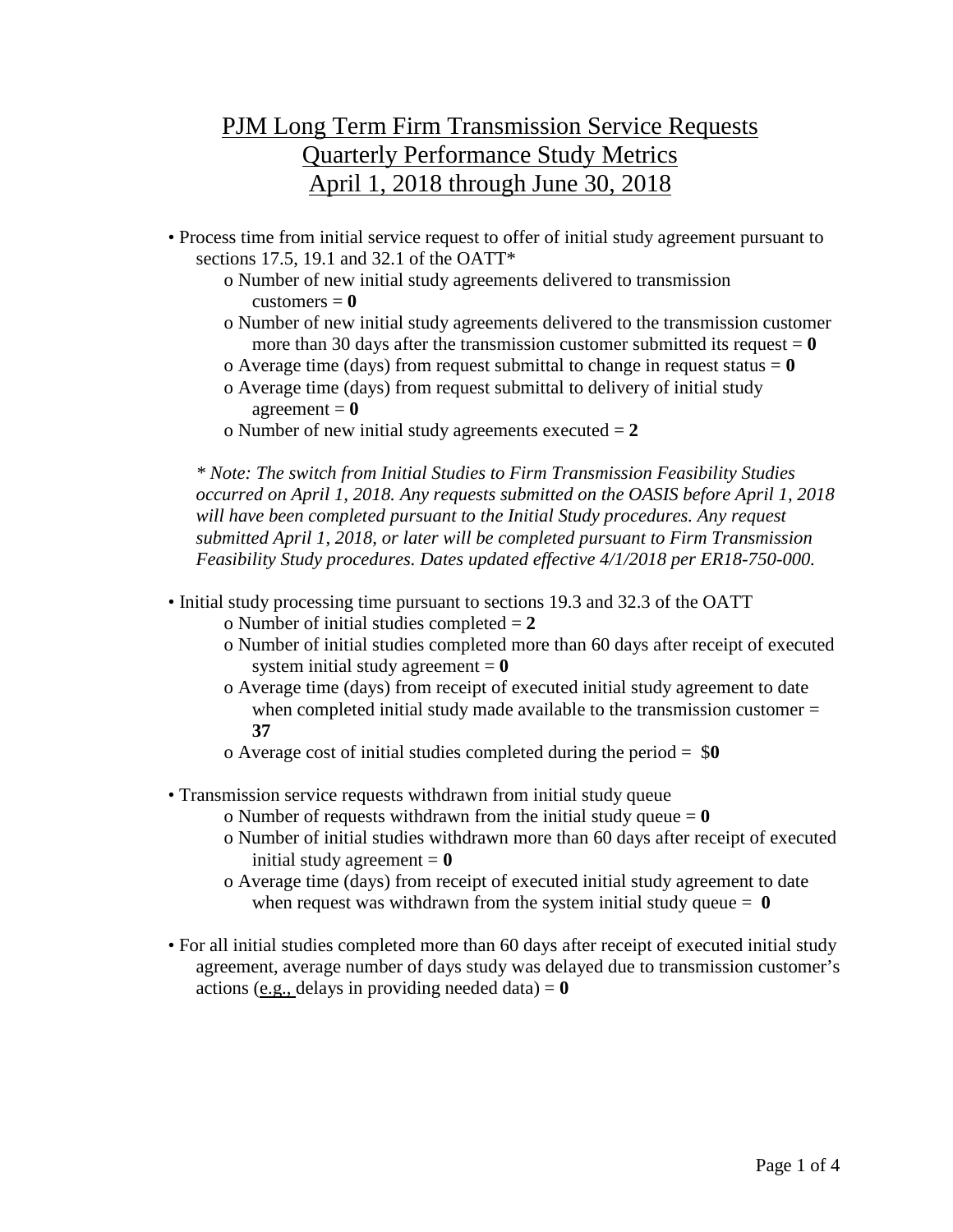• Process time from initial service request to offer of firm transmission feasibility study agreement pursuant to sections 17.5, 19.1 and 32.1 of the OATT

> o Number of new firm transmission feasibility study agreements delivered to transmission customers = **2**

o Number of new firm transmission feasibility study agreements delivered to the transmission customer more than 30 days after the transmission customer submitted its application  $= 0$ 

o Average time (days) from request submittal to change in request status  $= 0$ o Average time (days) from completed application submittal to delivery of firm transmission feasibility study agreement  $= 6$ 

o Number of new firm transmission feasibility study agreements executed = **2**

- Firm transmission feasibility study processing time pursuant to section 19.3 and 36.2 of the OATT
	- o Number of firm transmission feasibility studies completed  $= 0$
	- o Number of firm transmission feasibility studies completed more than 90 days after the applicable commencement date for new service requests associated with customer-funded upgrades. Pursuant to sections 19.3 and 36.2 of the OATT, firm transmission feasibility studies for new service requests commencing on (i) November 1, for New Service Requests received between April 1 and September 30 of the previous year, (ii) May 1, for New Service Requests received between October 1 of the previous year, and March 31 of the same year = **0**
	- o Average time (days) from commencement date of studies in the planning queue (pursuant to section 19.3 and 36.2 of the OATT) to date when completed firm transmission feasibility study made available to the transmission customer  $= 0$
	- o Average cost of firm transmission feasibility studies completed during the  $period = $0$
- Transmission service requests withdrawn from firm transmission feasibility study queue
	- o Number of requests withdrawn from the firm transmission feasibility study queue  $= 0$
	- o Number of firm transmission feasibility studies withdrawn after the commencement date of firm transmission feasibility studies for the applicable planning queue.  $= 0$
	- o Average time (days) from the commencement date of firm transmission feasibility studies for the applicable planning queue to date when request was withdrawn from the firm transmission feasibility study queue  $= 0$
- For all firm transmission feasibility studies completed more than 90 days after the commencement date of firm transmission feasibility studies for the applicable planning queue, average number of days study was delayed due to transmission customer's actions (e.g., delays in providing needed data)  $= 0$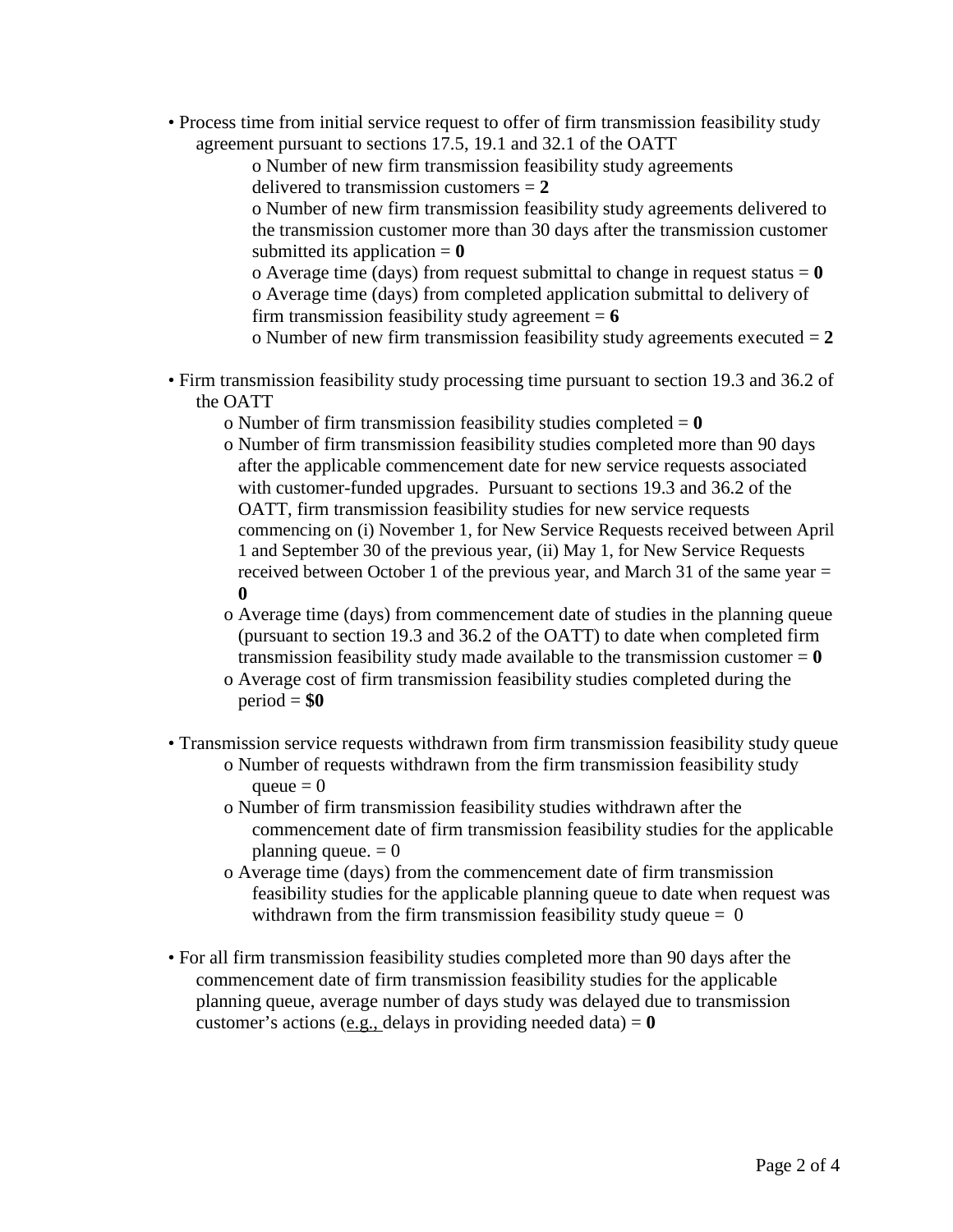- Process time from completed initial study or firm transmission feasibility study for transmission service to offer of system impact study pursuant to sections 19.4 and 32.4 of the OATT
	- o Number of new system impact study agreements delivered to transmission  $\text{customers} = 2$
	- o Number of new system impact study agreements delivered to transmission customers more than 30 days after the completion of the initial study or firm transmission feasibility study  $= 0$
	- o Average time (days) from completion of initial study or firm transmission feasibility study to delivery of system impact study agreement  $= 0$
	- o Number of new system impact study agreements executed = **1**
- System impact study for transmission service processing time pursuant to sections 205.3 of the OATT \*\*
	- o Number of system impact studies completed = **0**
	- o Number of system impact studies for transmission service completed more than 120 days after the applicable commencement date for new service requests associated with customer-funded upgrades. Pursuant to section 205.3 of the OATT, system impact studies for new service requests commencing on (i) May 1, for New Service Requests received between April 1 and September 30 of the previous year, (ii) November 1, for New Service Requests received between October 1 of the previous year, and March 31 of the same year.  $= 0$
	- o Average time (days) from commencement date of studies in the planning queue (pursuant to section 205.3 of the OATT) to date when completed system impact study made available to the transmission customer  $= 0$
	- o Average cost of system impact studies completed during the period = **\$0**

*\*\* Note: System Impact Re-studies are not counted as they may have been counted in a previous reporting metric. This metric is assuming new System Impact Studies. Dates updated effective 10/31/2016 per ER16-2518-000.*

• Transmission service requests withdrawn from system impact study queue

- o Number of requests withdrawn from the system impact study queue  $= 0$ o Number of system impact studies withdrawn after the commencement date of system impact studies for the applicable planning queue.  $= 0$
- o Average time (days) from the commencement date of system impact studies for the applicable planning queue to date when request was withdrawn from the system impact study queue  $= 0$
- For all system impact studies for transmission service completed more than 120 days after the commencement date of system impact studies for the applicable planning queue, average number of days study was delayed due to transmission customer's actions (e.g., delays in providing needed data)  $= 0$